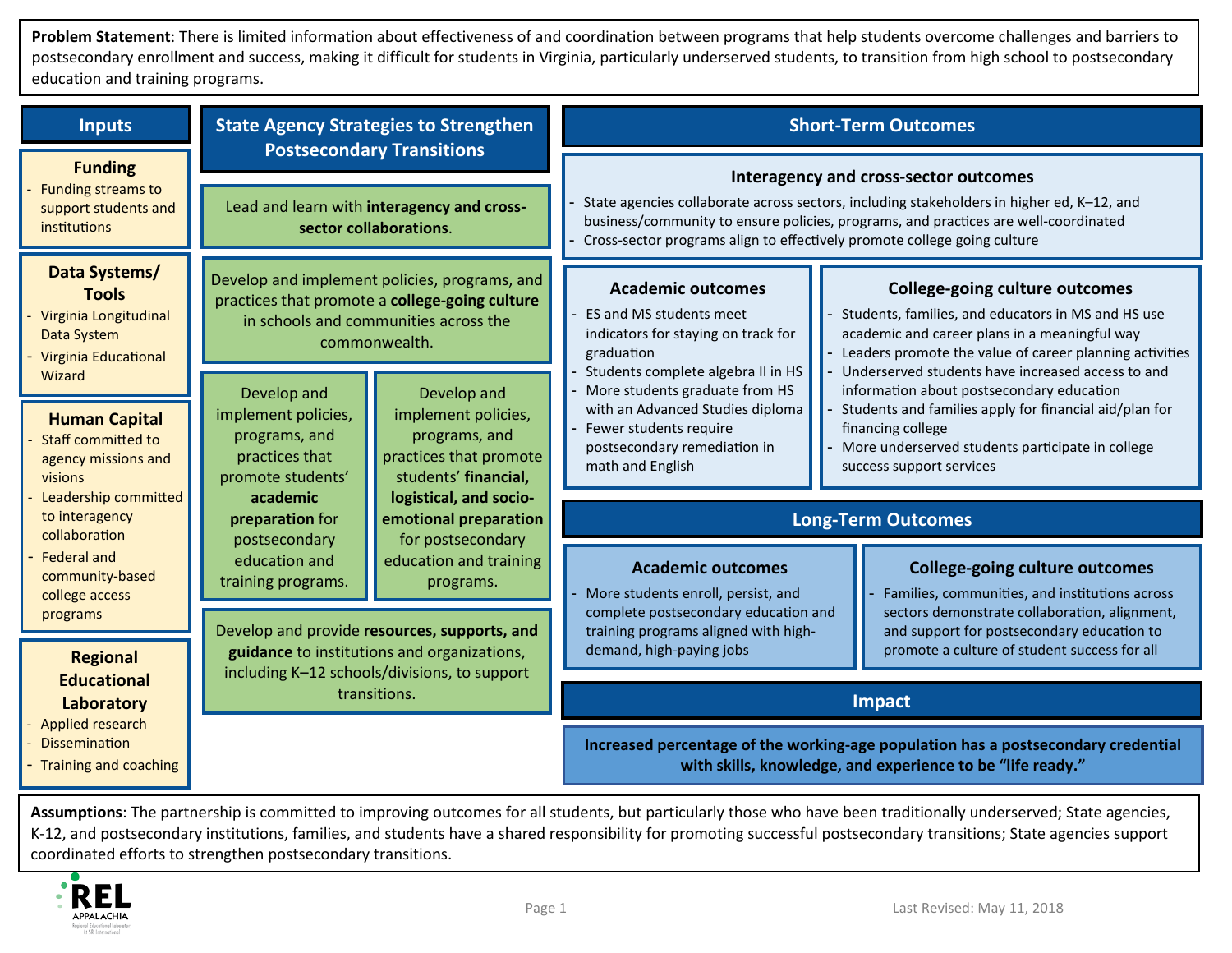### **Components of the Logic Model**

#### **Problem Statement**

 There is limited information about effectiveness of and coordination between programs that help students overcome challenges and barriers to postsecondary enrollment and success, making it difficult for students in Virginia, particularly underserved students, to transition from high school to postsecondary education and training programs.

 - Challenges and barriers include inequitable access to learning opportunities, limited understanding of pathways from high school through postsecondary education to employment and careers, etc.

#### **Inputs**

- **Funding** 
	- o Current inputs include: funding streams to support students and postsecondary institutions
- Data systems and tools
	- o Current inputs include: VLDS, Virginia Education Wizard
- Human capital
	- o Current inputs include: staff committed to agency missions and visions, leadership committed to interagency collaboration, federal and community-based college-access programs
- - Regional Education Laboratory
	- o Creates partnership to support applied research, dissemination, and training and coaching

# **State Agency Strategies to Strengthen Postsecondary Transitions**

- Lead and learn with interagency and cross-sector collaborations
	- o Current activities include: Taskforce on High School to Postsecondary Transitions, Executive Roundtable on College Access, Virginia College Access Network, etc.
- - Develop and implement policies, programs, and practices that promote a college-going culture in schools and communities across the commonwealth
	- o Current activities include: 1, 2, 3, Go Initiative; Profile of a Virginia Graduate; Multiple Measures policy, etc.
- - Develop and implement policies, programs, and practices that promote students' academic preparation for postsecondary education and training programs
	- o Current activities include: Virtual Virginia, experiential learning opportunities, dual enrollment, developmental education redesign, career pathways aligned with employer needs, Multiple Measures, etc.
- - Develop and implement policies, programs, and practices that promote students' financial, logistical, and socio-emotional preparation for postsecondary education and training programs

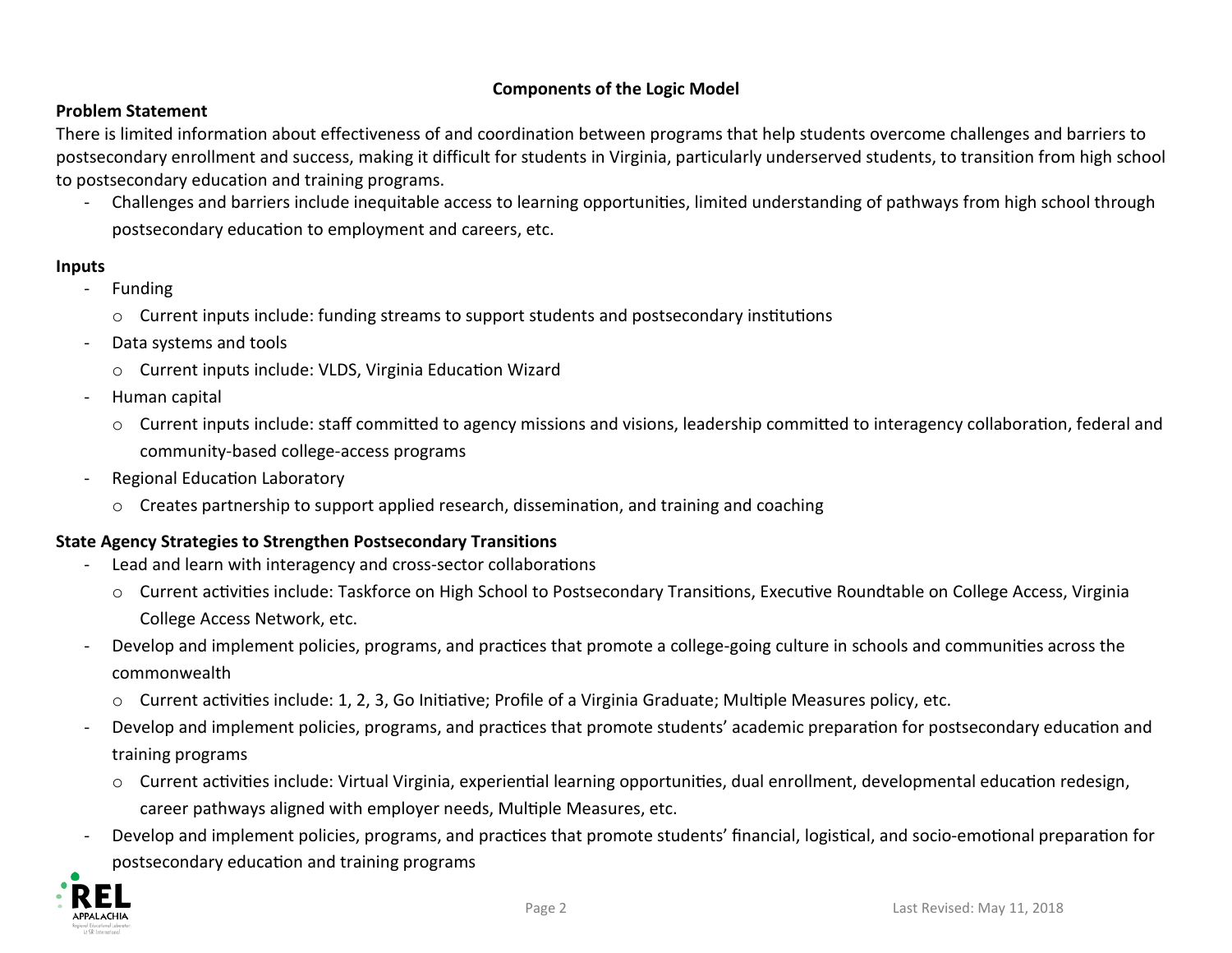- o Current activities include: TRIO programs, Virginia Educational Wizard, etc.
- Develop and provide resources, supports, and guidance to institutions and organizations, including K-12 schools/divisions
	- o Current activities include: 1) Tools for improvement and accountability (for example, school accreditation matrix, Multiple Measures policy, Guided Pathways, etc.), 2) Training and professional development, 3) Financial support (for example, more student aid through scholarships/grants, Affordable Pathways Grants, funding for low-income students to take college admissions tests)

### **Short-Term Outcomes**

- Interagency and cross-sector outcomes
	- (Action seen by: State agencies)
	- State agencies are more collaborative across sectors, stakeholders, higher education and K-12 institutions, and business/ community to ensure policies, programs, and practices are well-coordinated and effective
	- State agencies and cross-sector programs well aligned to effectively promote college going culture for students, families, K-12 schools and divisions, higher education, and business/ community
- Academic outcomes
	- (Action seen by: K-12 schools, college/universities, families, and students)
	- o Elementary and middle school students meet indicators for staying on-track for graduation
	- o Students complete Algebra II in high school
	- o More students graduate from high school with an Advanced Studies diploma
	- o Fewer students require postsecondary remediation in math and English
- College-going culture outcomes
	- (Action seen by: K-12 schools, college/universities, families, and students)
	- o Students, families, and educators in middle and high schools use academic and career plans in meaningful ways to create college-going culture
	- School leaders promote the value of career planning activities
	- Underserved students have increased access to and information about postsecondary education  $\circ$
	- Students and families apply for financial aid/ plan for financing college  $\circ$
	- More underserved students participate in college success support services  $\circ$

# **Long-Term Outcomes**

Academic outcomes

(Action seen by: College/universities, families, and students)

More students enroll, persist, and complete postsecondary education and training programs aligned with high-demand, high-paying jobs